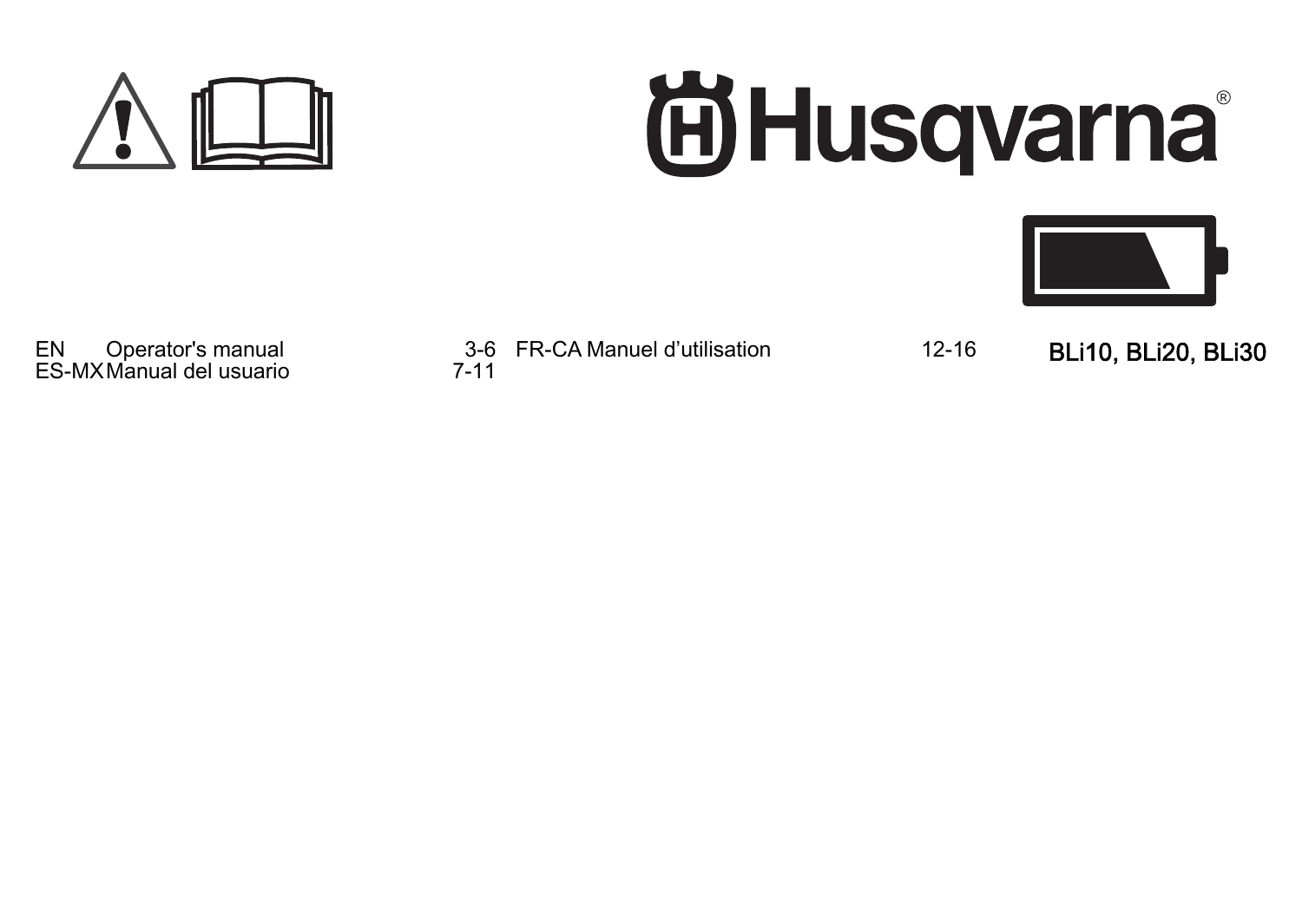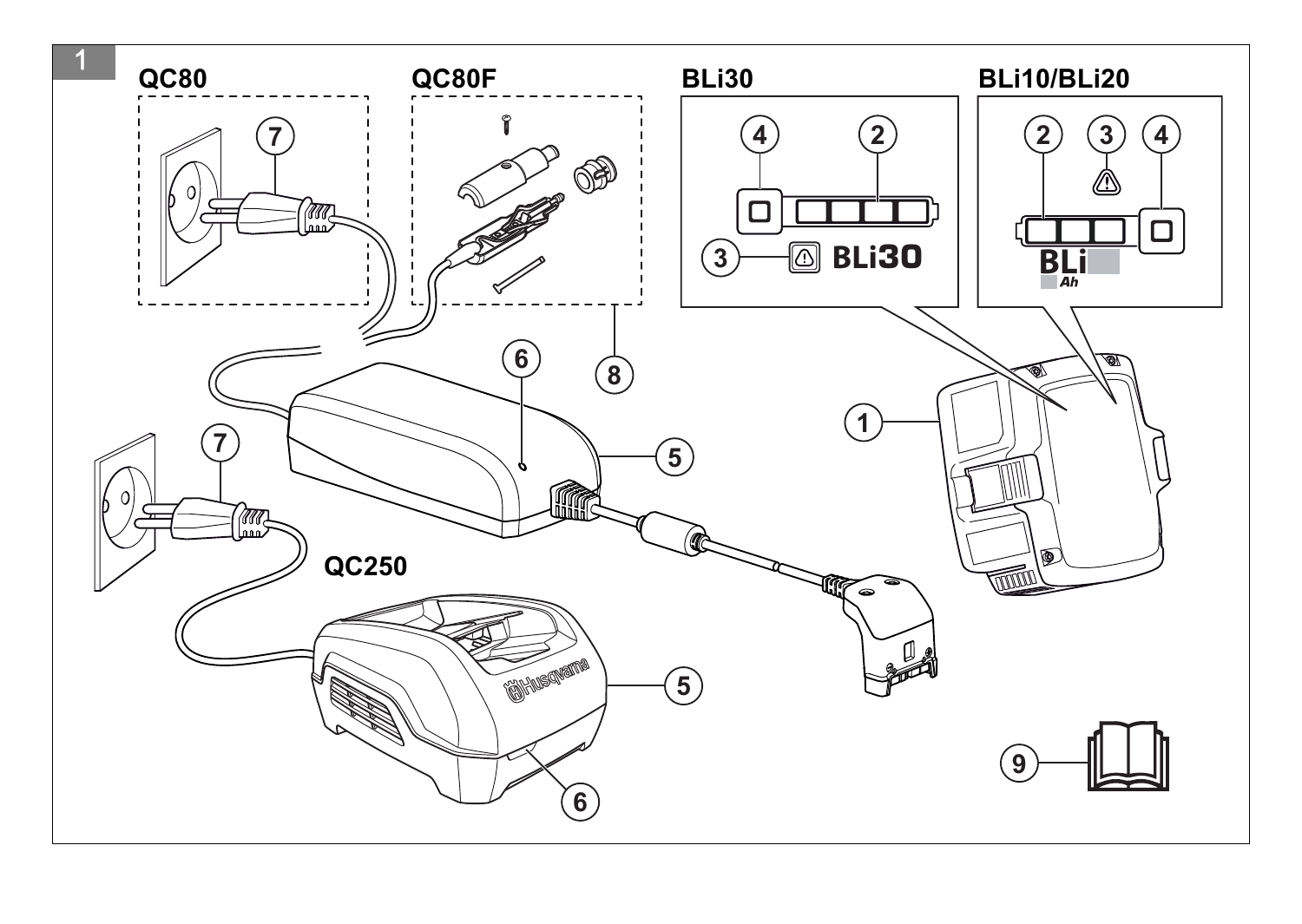# PRODUCT OVERVIEW

(Fig. 1)

- 1. Battery
- 2. LED indicator for the state of charge
- 3. Warning LED
- 4. Battery indicator button
- 5. Battery charger
- 6. Charging LED
- 7. Power plug
- 8. 12 V power outlet plug
- 9. Operator's manual

# SYMBOLS ON THE PRODUCT



Be careful and use the product correctly. This product can cause serious injury or death to the operator or others.



Read the operator's manual carefully and make sure that you understand the instructions before use.



Keep the unit away from water and rain.

**yyywwxxxx** The rating plate shows serial number. **yyve** is the production year, ww is the production week.

Note: Other symbols/decals on the product refer to certification requirements for some commercial areas.

# SAFETY DEFINITIONS

Warnings, cautions and notes are used to point out specially important parts of the manual.



WARNING: Used if there is a risk of injury or death for the operator or bystanders if the instructions in the manual are not obeyed.

CAUTION: Used if there is a risk of damage to the product, other materials or the adjacent area if the instructions in the manual are not obeyed.

Note: Used to give more information that is necessary in a given situation.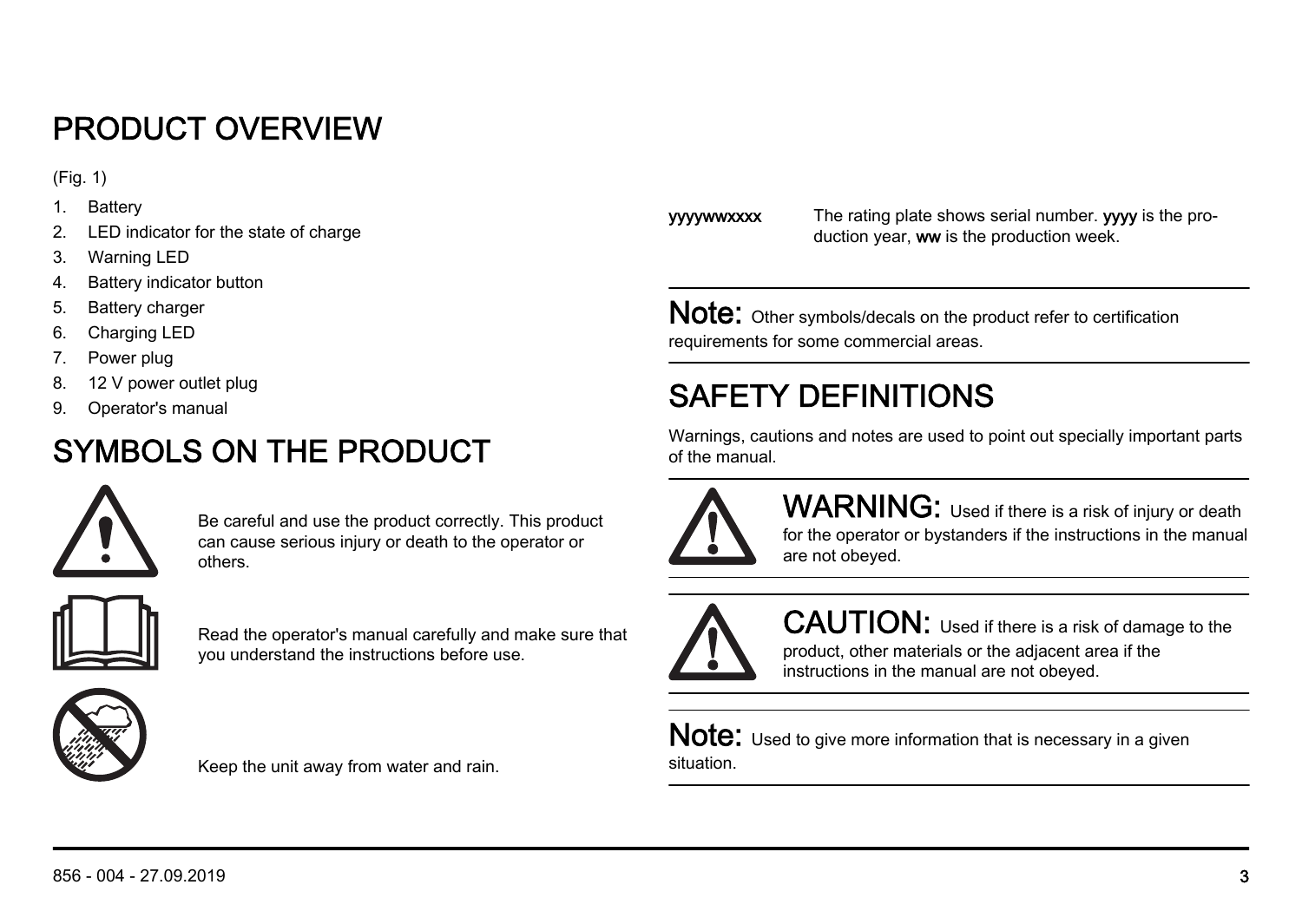# IMPORTANT SAFETY INSTRUCTIONS



WARNING: Read all safety warnings and all instructions. Failure to obey the warnings and instructions may result in electrical shock, fire and/or serious injury.

Note: Save all warnings and instructions.

- Only use the battery chargers, QC80, QC80F or QC250 to charge Husqvarna original batteries. The batteries are software encrypted.
- Use the BLi10, BLi20, BLi30 batteries that are rechargable as a power supply for the related Husqvarna products only. To prevent injury, do not use the battery as a power supply for other devices.
- Do not try to disassemble or repair the battery. All repairs is to be done by an approved dealer only.
- Keep the battery away from sunlight, heat or open flame. The battery can cause burns and/or chemical burns.
- Do not use a defective or damaged battery or battery charger.
- Do not cause mechanical shock to the battery.
- Do not remove the battery from its package until you are to use it.
- Do not let battery acid touch your skin. Battery acid causes injuries to the skin, corrosion and burns. If you get battery acid in your eyes, do not rub but flush with water for a minimum of 15 minutes. If battery acid has touched your skin, you must clean the skin with a large quantity of water and soap. Get medical aid.
- Keep the battery away from children.
- Keep the battery clean and dry.
- Clean the battery terminals with a clean dry cloth if they become dirty.
- Do not keep the battery in the battery charger when it is fully charged.
- Remove the battery from the product when you do not use it and during transportation.
- Keep batteries in storage away from metal objects such as nails, screws or jewelry.

# **OPERATION**

- The battery must be charged before you use it for the first time. Always use Husqvarna QC80, QC80F or QC250 battery charger.
- Use the battery only when the ambient temperature is between -10 °C (14 °F) and 40 °C (104 °F).
- Use the battery charger only when the ambient temperature is between 5 °C (41 °F) and 40 °C (104 °F).
- The battery will not charge if the battery temperature is more than 50 °  $C$  (122  $^{\circ}$  F).
- Push the battery indicator button to get information of the state of charge of the battery.

### To charge the battery



CAUTION: Make sure that the battery, the battery charger and the terminals on the battery are clean and dry. Do not put the battery in the battery charger if it is dirty or wet.

1. Connect the battery charger to a power outlet. The charging LED flashes 1 time.



CAUTION: Only connect the battery charger to a power outlet with the voltage and frequency specified on the rating plate.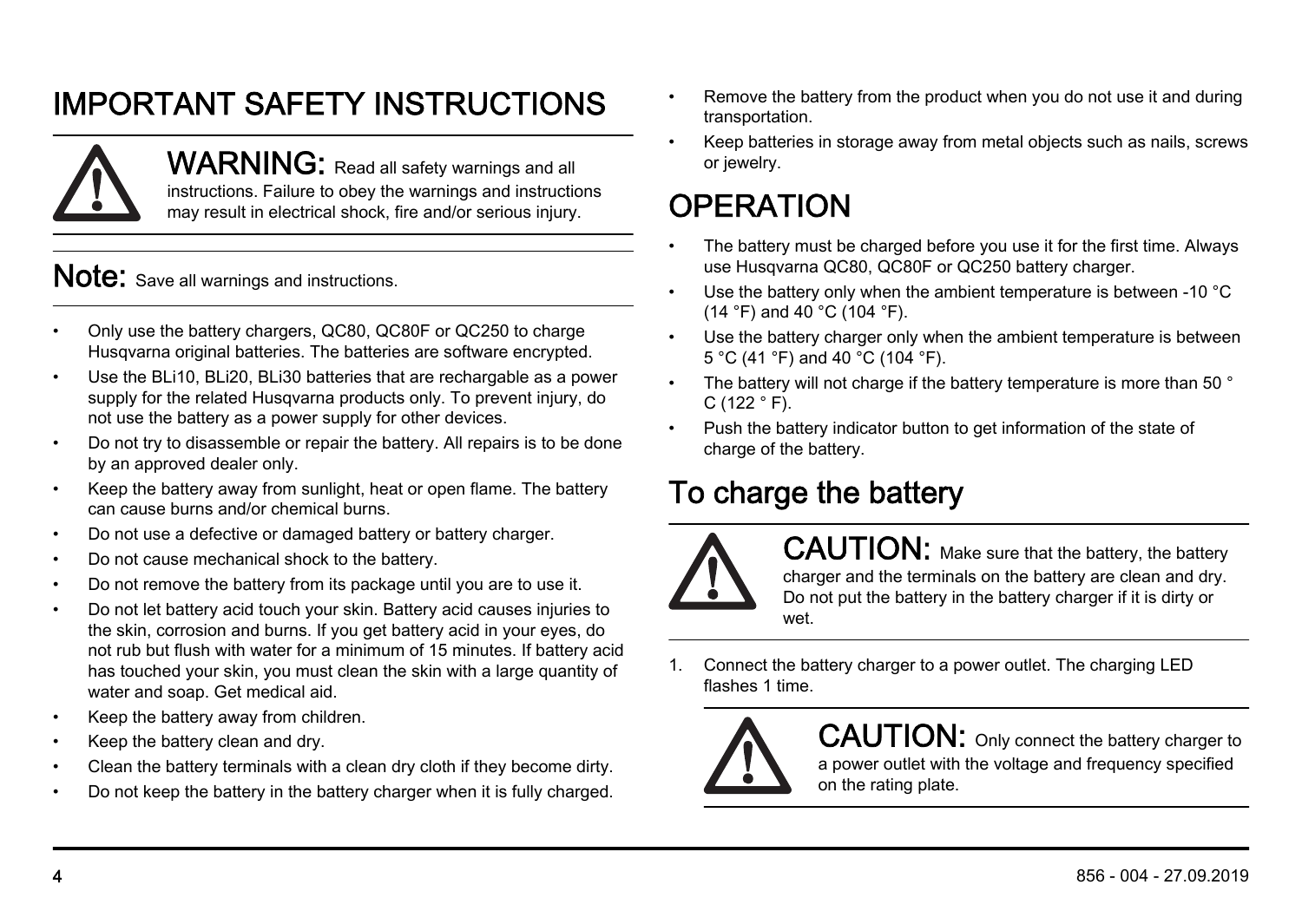- 2. Connect the battery to the battery charger. The charging LED comes on.
- 3. Remove the battery from the battery charger when it is fully charged. Push the battery indicator button for battery status. When all the LED indicators come on, the battery is fully charged.
- 4. Pull the power plug to disconnect the battery charger from the power outlet. Do not pull the power cord.

#### Battery LED indicator

The display shows the state of charge and if there are problems with the battery.

| <b>LED</b> indicator | Battery status (state of charge)   |                                    |
|----------------------|------------------------------------|------------------------------------|
|                      | BLI10. BLI20                       | BLI30                              |
| 4 LED lights are on  | N/A                                | The battery is 76% - 100% charged. |
| 3 LED lights are on  | The battery is 76% - 100% charged. | The battery is 51% - 75% charged.  |
| 2 LED lights are on  | The battery is 51% - 75% charged.  | The battery is 26% - 50% charged.  |
| 1 LED light is on    | The battery is 26% - 50% charged.  | The battery is 6% - 25% charged.   |
| 1 LED light flashes  | The battery is 0% - 25% charged.   | The battery is 0% - 5% charged.    |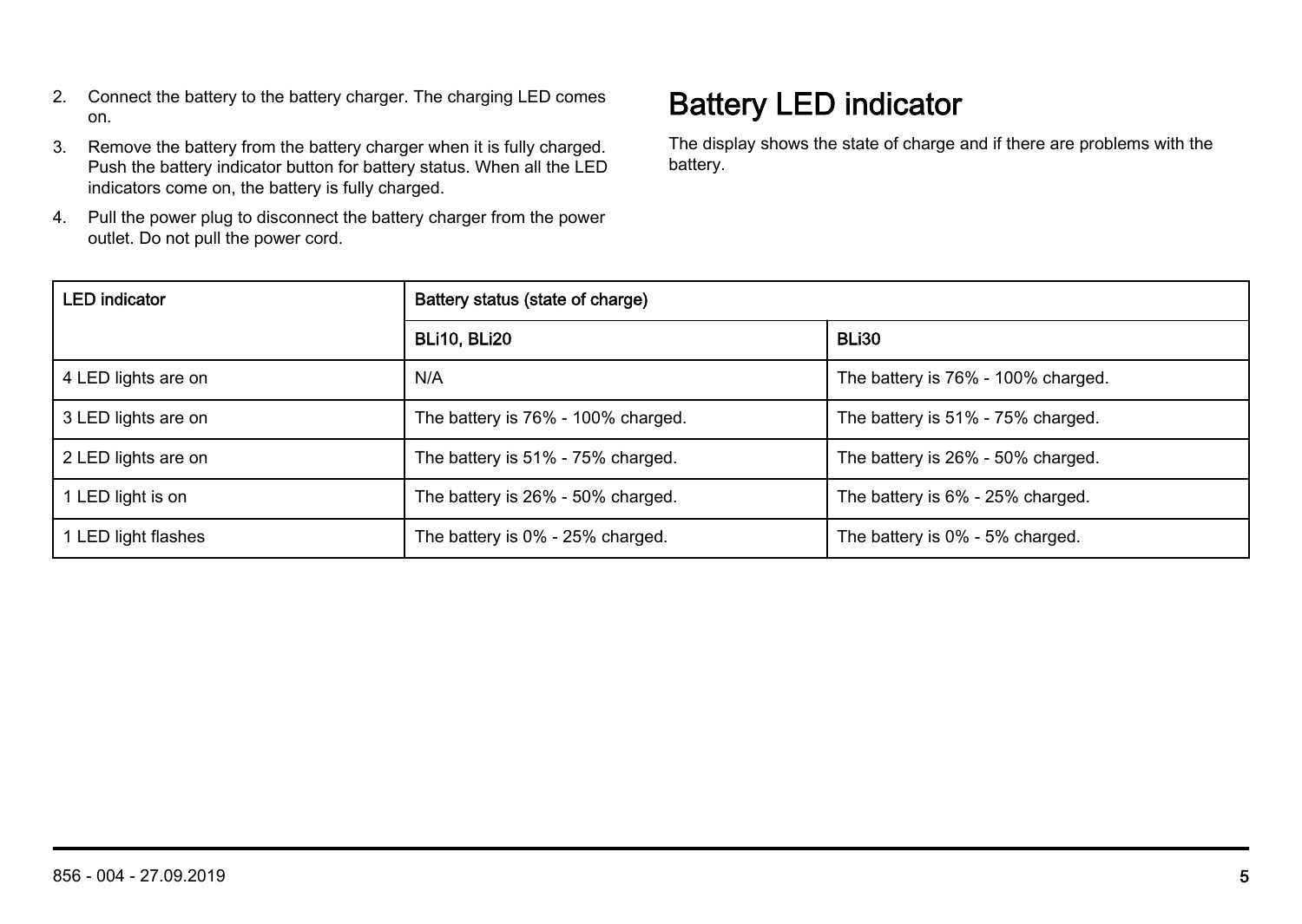#### TROUBLESHOOTING

| Condition                         | Possible faults                                                      | Possible procedure                                                                                                                                                                                                            |
|-----------------------------------|----------------------------------------------------------------------|-------------------------------------------------------------------------------------------------------------------------------------------------------------------------------------------------------------------------------|
| The battery warning LED flashes.  | Temperature deviation, the battery is<br>too cold or too hot to use. | Let the battery cool down or move it indoors to warm it up. When the<br>battery has the correct temperature, it can be used again. Use the bat-<br>tery in ambient temperatures between -10 °C (14 °F) and 40 °C (104<br>°F). |
|                                   | The battery is empty.                                                | Charge the battery.                                                                                                                                                                                                           |
| The battery warning LED comes on. | Permanent battery error.                                             | Speak to your dealer.                                                                                                                                                                                                         |

#### TRANSPORTATION AND STORAGE

- The supplied Li-ion batteries obey the Dangerous Goods Legislation requirements.
- Obey the special requirement on package and labels for commercial transportations, also those from third parties and forwarding agents.
- Speak to a person with special training in dangerous material before you send the product. Obey all applicable national regulations.
- Use tape on the contacts when you put the battery in a package. Put the battery in the package tightly to prevent damage and accidents.
- Do not keep the battery in an area where static electricity can occur. Do not keep the battery in a metal box.
- Put the battery in a dry, frost free and clean space with correct temperature.
- Put the battery in storage where the temperature is between 5 °C (41 °F) and 25 °C (77 °F). Keep the battery away from sunlight.
- Charge the battery 30% to 50% before you put it in storage for long periods.
- Clean the battery before you put it in storage.

#### DISPOSAL

Husqvarna products are not domestic waste and must only be discarded as given in this manual.

- Obey the local disposal requirements and applicable regulations.
- Recycle the product and package at an applicable disposal location.
- Speak to your local Husqvarna dealer for more information on how to recycle and discard the product.

#### TECHNICAL DATA

For technical data, refer to the rating plate of the battery.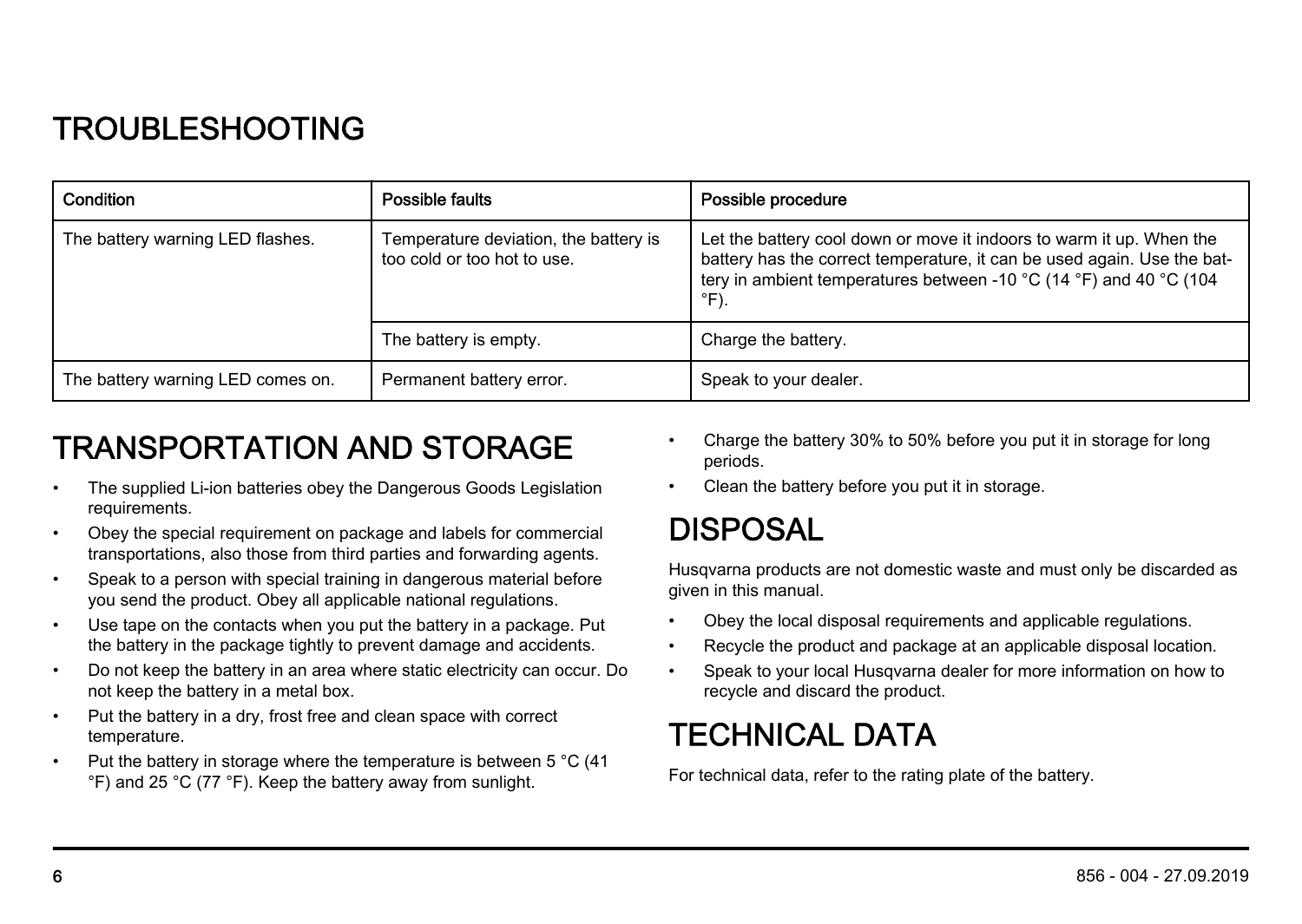# DESCRIPCIÓN GENERAL DEL PRODUCTO

(Fig. 1)

- 1. Batería
- 2. LED indicador del estado de carga
- 3. Luz LED de advertencia
- 4. Botón del indicador de batería
- 5. Cargador de batería
- 6. LED de carga
- 7. Enchufe
- 8. Enchufe de toma de corriente de 12 V
- 9. Manual del usuario

# SÍMBOLOS EN LA MÁQUINA



Tenga cuidado y utilice el producto correctamente. Este producto puede causar daños graves o fatales al operador o a otras personas.



Lea atentamente el manual de instrucciones y asegúrese de que entiende las instrucciones antes de usar el producto.



Mantenga la unidad alejada del agua y de la lluvia.

**vywww.xxx** La placa de características muestra el número de serie. yyyy es el año de fabricación y ww es la semana de producción.

Tenga en cuenta: Otros símbolos o etiquetas del producto hacen referencia a requisitos de certificación de algunas zonas comerciales.

# DEFINICIONES DE SEGURIDAD

Las advertencias, precauciones y notas se utilizan para señalar las piezas particularmente importantes del manual.



ADVERTENCIA: Se utilizan para señalar el riesgo de lesiones graves o mortales para el operador o para aquellos que se encuentren cerca si no se siguen las instrucciones del manual.



AVISO: Se utilizan para señalar el riesgo de dañar la máquina, otros materiales o el área adyacente si no se siguen las instrucciones del manual.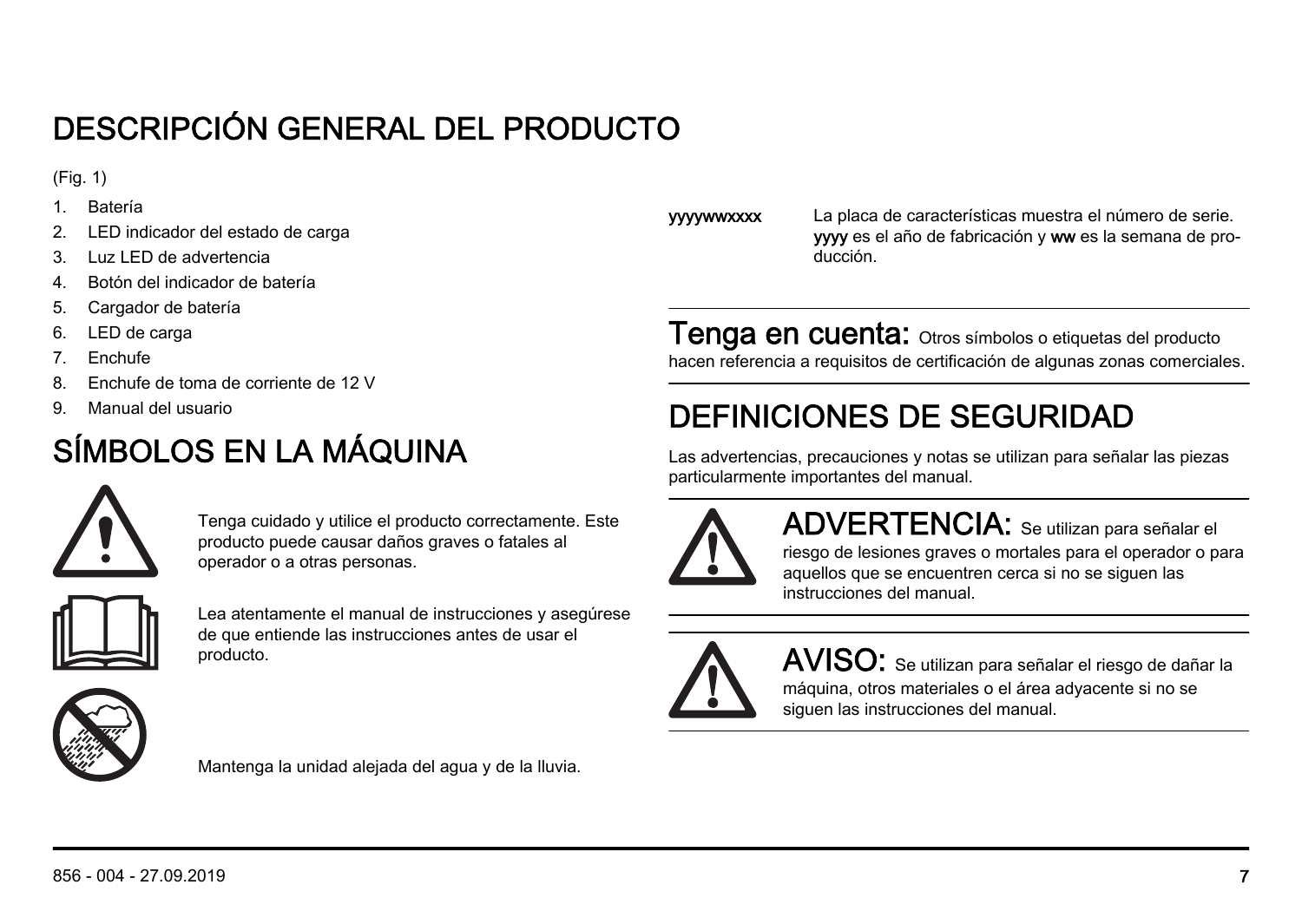**Tenga en cuenta:** Se utilizan para entregar más información necesaria en situaciones particulares.

#### INSTRUCCIONES DE SEGURIDAD IMPORTANTES



ADVERTENCIA: Lea todas las advertencias de seguridad y todas las instrucciones. Si no respeta las advertencias ni sigue las instrucciones, se pueden producir sacudidas eléctricas, incendios o daños graves.

#### **Tenga en cuenta:** Guarde todas las advertencias y las instrucciones.

- Utilice solo los cargadores de batería QC80, QC80F o QC250 para cargar baterías originales de Husqvarna. Las baterías cuentan con un software cifrado.
- Utilice baterías BLi10, BLi20, BLi30 recargables como fuente de alimentación solo para productos Husqvarna relacionados. Para evitar daños, no utilice la batería como fuente de alimentación en otros dispositivos.
- No intente desmontar o reparar la batería. Solo un concesionario autorizado debe realizar todas las reparaciones.
- Mantenga la batería alejada de la luz solar, del calor o de llamas. La batería puede causar quemaduras o quemaduras químicas.
- No utilice baterías o cargadores de baterías defectuosos ni dañados.
- No provoque choques mecánicos a la batería.
- No retire la batería de su paquete hasta que la utilice.
- No deje que el ácido de la batería entre en contacto con la piel. El ácido de la batería provoca lesiones, corrosión y quemaduras en la piel. Si salpica ácido de batería a sus ojos, no los frote y enjuáguelos con agua durante al menos 15 minutos. Si el ácido de la batería toca su piel, debe limpiar la piel con una gran cantidad de agua y jabón. Busque asistencia médica.
- Mantenga las baterías alejadas de los niños.
- Mantenga las baterías limpias y secas.
- Si los terminales de la batería se ensucian, límpielos con un paño seco y limpio.
- Cuando la batería esté completamente cargada, retírela del cargador.
- Quite la batería del producto durante el transporte y cuando no lo utilice.
- Almacene las baterías en compartimientos alejados de objetos metálicos, como clavos, tornillos o joyas.

#### FUNCIONAMIENTO

- La batería se debe cargar antes de utilizarla por primera vez. Utilice siempre cargadores de baterías QC80, QC80F o QC250 de Husgyarna.
- Utilice la batería solo cuando la temperatura ambiente sea de entre -10 °C (14 °F) y 40 °C (104 °F).
- Utilice el cargador de baterías solo cuando la temperatura ambiente sea de entre 5 °C (41 °F) y 40 °C (104 °F).
- La batería no se cargará si su temperatura es superior a 50 °C (122 °F).
- Presione el botón del indicador de la batería para obtener información sobre el estado de carga de la batería.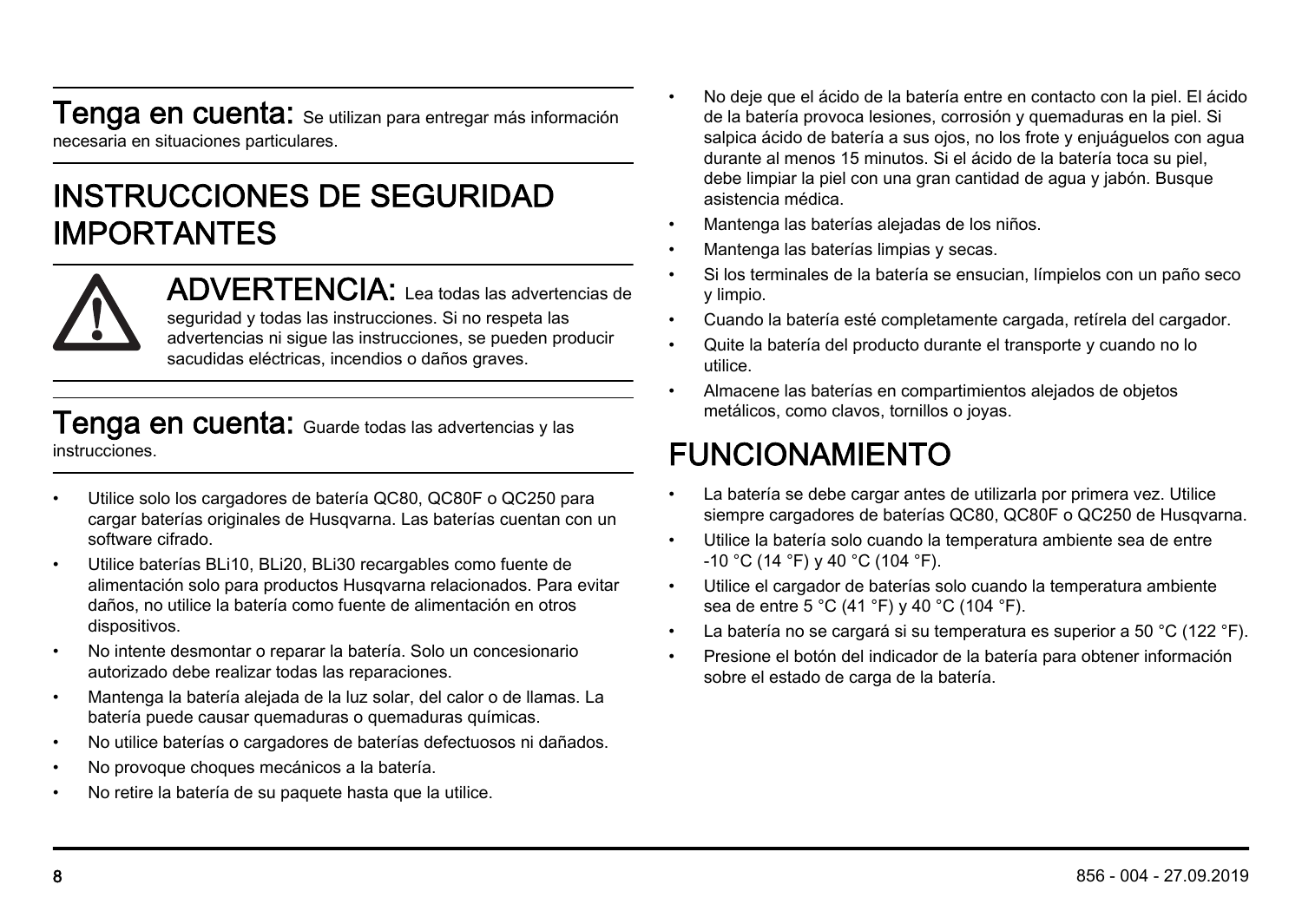### Para cargar la batería



AVISO: Asegúrese de que la batería, el cargador de la batería y los terminales de la batería estén limpios y secos. Si la batería está sucia o húmeda, no la coloque en el cargador de baterías.

1. Conecte el cargador de baterías a una toma de corriente. El LED de carga parpadea una vez.



AVISO: Solo conecte el cargador de baterías a una toma de corriente con el voltaje y la frecuencia que se especifican en la placa de características.

- 2. Conecte la batería al cargador. El LED de carga se enciende.
- 3. Cuando la batería esté completamente cargada, retírela del cargador. Presione el botón del indicador de la batería para ver su estado de carga. Cuando todas las luces LED se enciendan, se indica que la batería está completamente cargada.
- 4. Tire el enchufe para desconectar el cargador de baterías de la toma de corriente. No tire del cable de alimentación.

#### Indicador LED de la batería

La pantalla muestra el estado de carga de la batería e indica si esta presenta problemas.

| Indicador LED          | Estado de la batería (estado de carga)            |                                                   |
|------------------------|---------------------------------------------------|---------------------------------------------------|
|                        | BLI10, BLI20                                      | BLI30                                             |
| 4 luces LED encendidas | N/A                                               | La batería está entre un 76 % y un 100 % cargada. |
| 3 luces LED encendidas | La batería está entre un 76 % y un 100 % cargada. | La batería está entre un 51 % y un 75 % cargada.  |
| 2 luces LED encendidas | La batería está entre un 51 % y un 75 % cargada.  | La batería está entre un 26 % y un 50 % cargada.  |
| 1 luz LED encendida    | La batería está entre un 26 % y un 50 % cargada.  | La batería está entre un 6 % y un 25 % cargada.   |
| 1 luz LED parpadea     | La batería está entre un 0 % y un 25 % cargada.   | La batería está entre un 0 % y un 5 % cargada.    |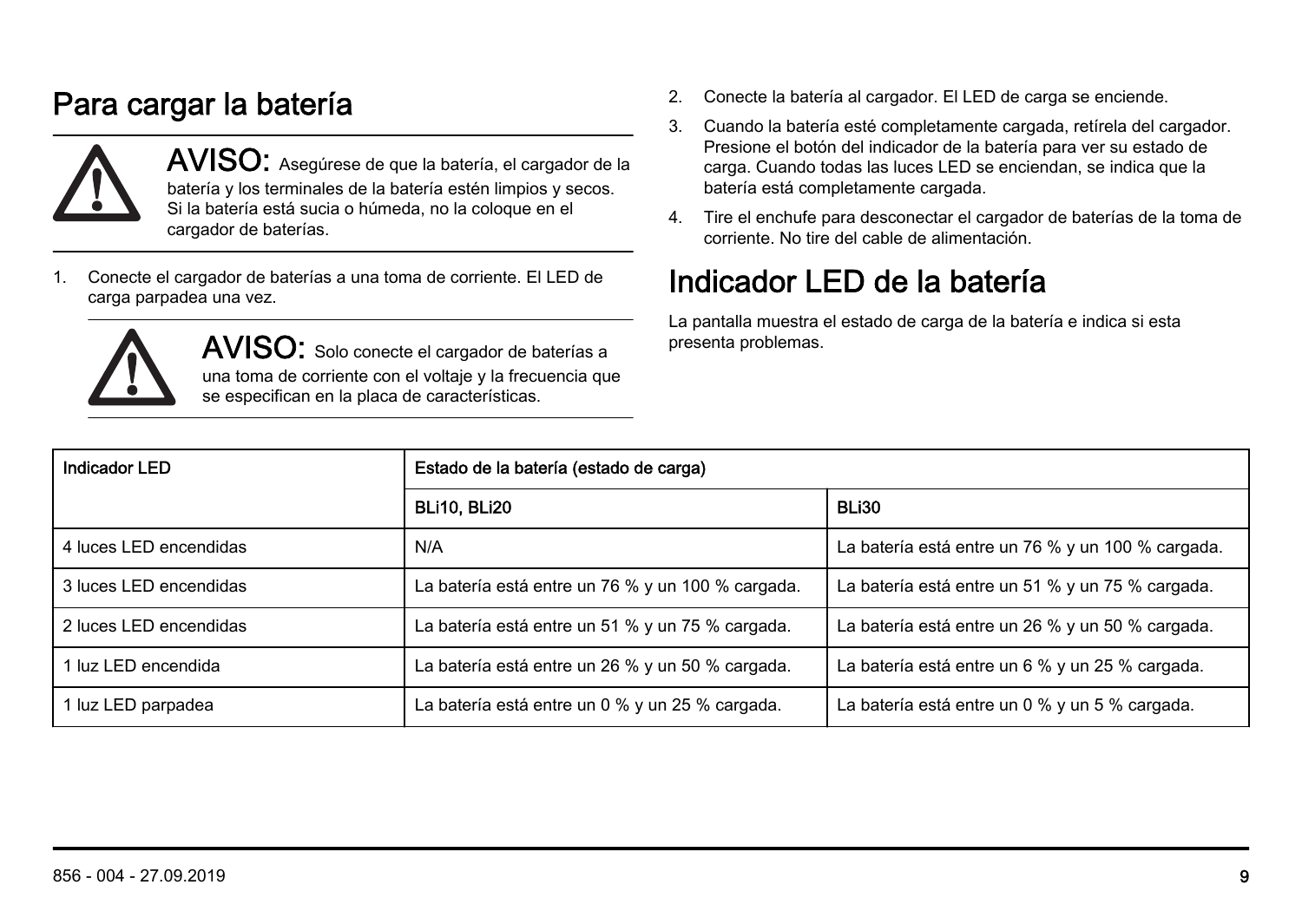# RESOLUCIÓN DE PROBLEMAS

| Estado                                              | Posibles fallas                                                                                     | Procedimiento posible                                                                                                                                                                                                                             |
|-----------------------------------------------------|-----------------------------------------------------------------------------------------------------|---------------------------------------------------------------------------------------------------------------------------------------------------------------------------------------------------------------------------------------------------|
| El LED de advertencia de la batería<br>parpadea.    | Desviación de temperatura, la batería<br>está demasiado fría o demasiado ca-<br>liente para su uso. | Deje que la batería se enfríe o muévala al interior para calentarla.<br>Cuando la batería tenga la temperatura correcta, se puede volver a uti-<br>lizar. Utilice la batería a temperaturas ambiente de entre -10 °C (14 °F)<br>y 40 °C (104 °F). |
|                                                     | La batería está vacía.                                                                              | Cargue la batería.                                                                                                                                                                                                                                |
| El LED de advertencia de la batería se<br>enciende. | Error permanente de la batería.                                                                     | Consulte a su concesionario.                                                                                                                                                                                                                      |

## TRANSPORTE Y ALMACENAMIENTO

- Las baterías de iones de litio proporcionadas siguen los requisitos de la Legislación de productos peligrosos.
- Siga el requisito especial sobre el embalaje y las etiquetas para transportes comerciales, incluidos los de terceros y transportistas.
- Comuníquese con una persona con capacitación especial sobre materiales peligrosos antes de enviar el producto. Siga todas las normas nacionales aplicables.
- Utilice cinta sobre los contactos cuando coloque la batería en un paquete. Coloque firmemente la batería en el paquete para prevenir daños y accidentes.
- No mantenga la batería en un área donde pueda generarse electricidad estática. No mantenga la batería en una caja metálica.
- Coloque la batería en un lugar seco, protegido de la escarcha y limpio con la temperatura correcta.
- Guarde la batería a una temperatura de entre 5 °C (41 °F) y 25 °C (77 °F). Mantenga la batería alejada de la luz solar.
- Cargue la batería de un 30 % a un 50 % antes de almacenarla durante períodos prolongados.
- Limpie la batería antes de guardarla.

# ELIMINACIÓN

Los productos de Husqvarna no son residuos domésticos y solo se deben desechar como se indica en este manual.

- Respete las regulaciones aplicables y las normas locales de eliminación de residuos.
- Recicle el producto y el paquete en un lugar adecuado para tal propósito.
- Comuníquese con su distribuidor local de Husqvarna para obtener más información sobre cómo reciclar y eliminar el producto.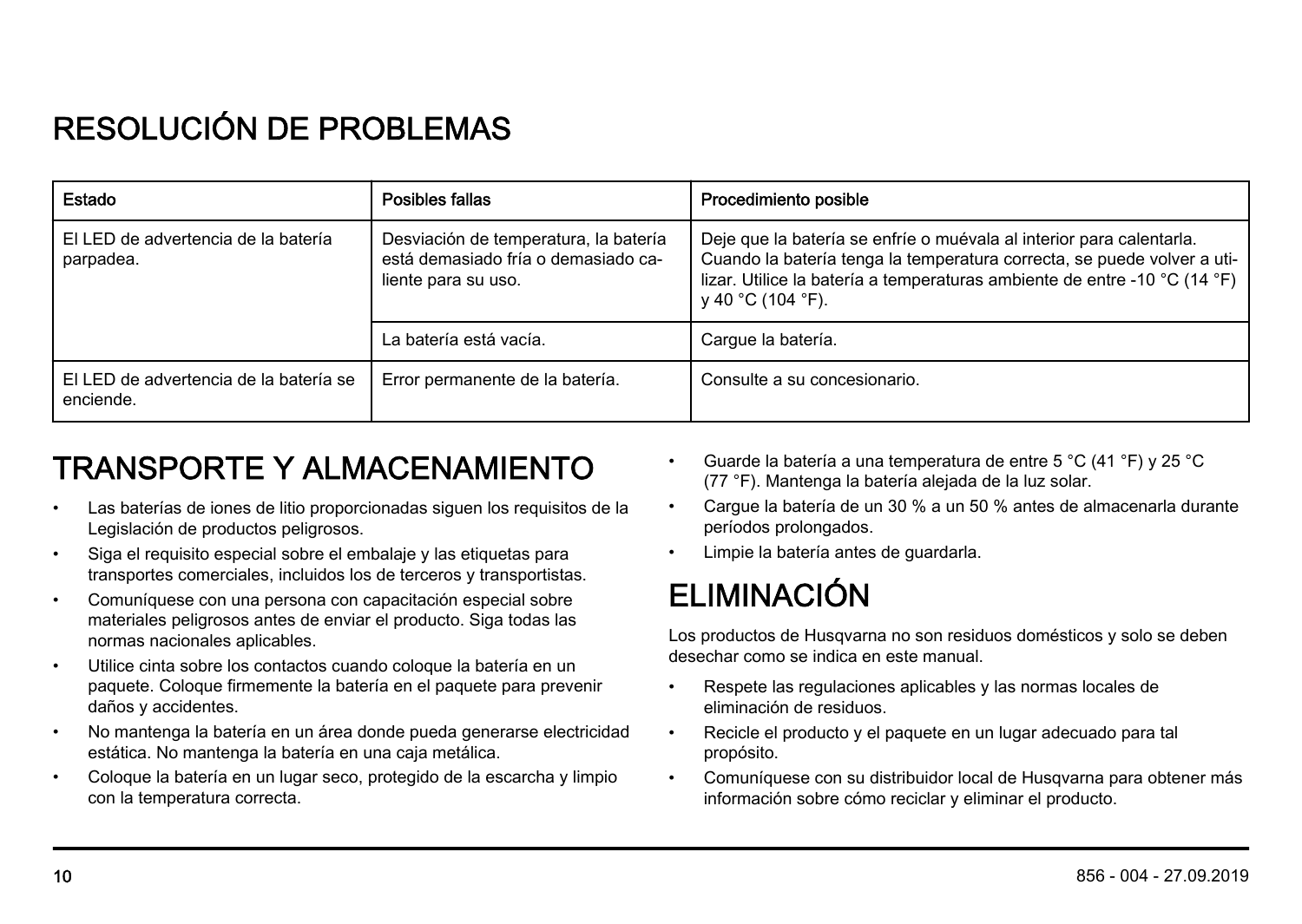# DATOS TÉCNICOS

Para conocer los datos técnicos, consulte la placa de características de la batería.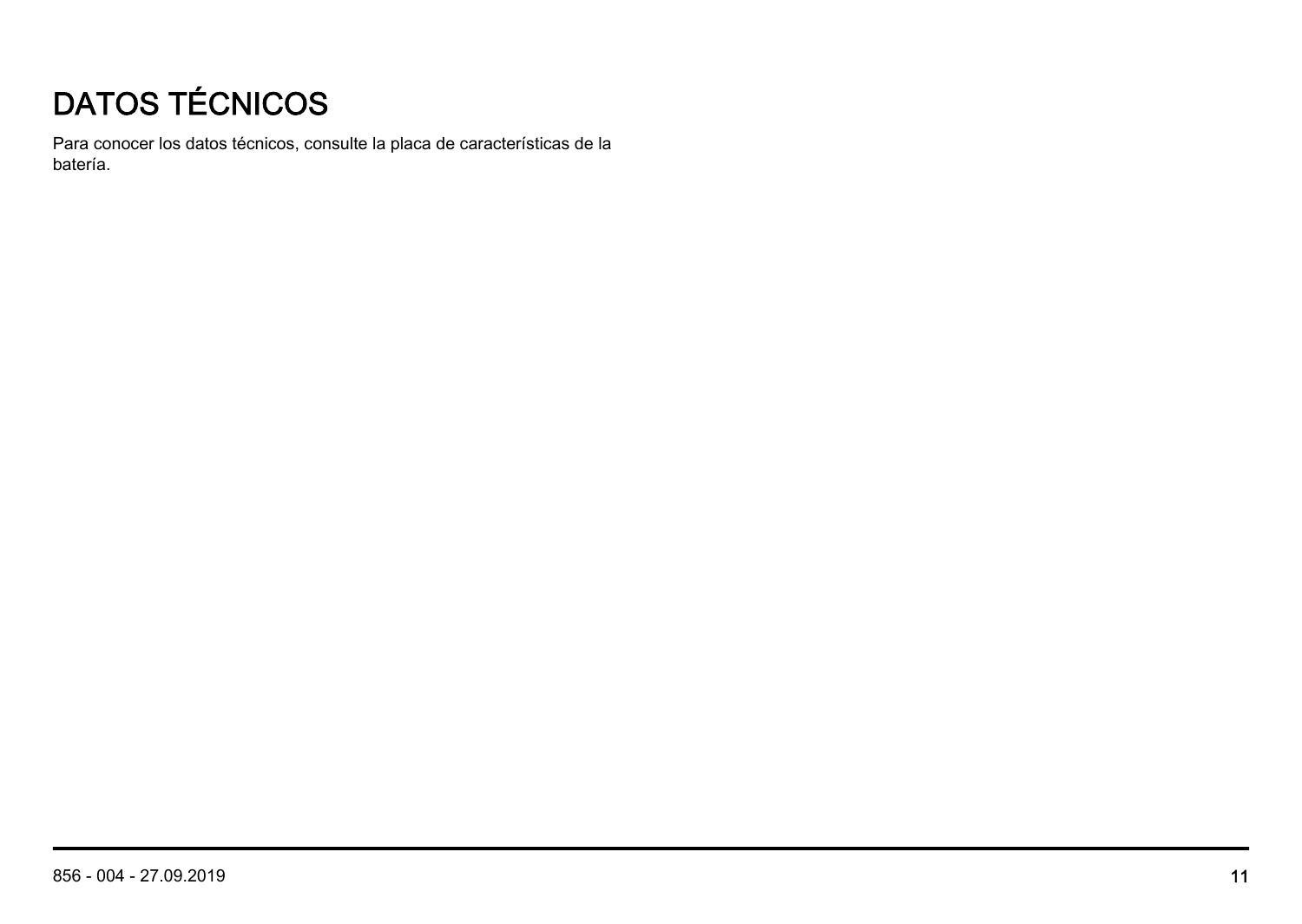# PRÉSENTATION DU PRODUIT

(Fig. 1)

- 1. Batterie
- 2. Voyant DEL du système de charge
- 3. DEL d'avertissement
- 4. Bouton indicateur de la batterie
- 5. Chargeur de batterie
- 6. Voyant DEL du système de charge
- 7. Prise d'alimentation
- 8. Prise de courant 12 V
- 9. Manuel d'utilisation

### SYMBOLES FIGURANT SUR LE PRODUIT



Faire attention et utiliser le produit correctement. Cet outil peut causer des blessures graves, ou même mortelles, à l'utilisateur et à d'autres personnes.



Avant d'utiliser la tondeuse, lire attentivement le manuel d'utilisation et veiller à bien comprendre les directives.



Protéger l'appareil de l'eau et de la pluie.

**vywwwxxxx** La plaque signalétique indique le numéro de série. www représente l'année de production, ww indique la semaine de production.

Remarque : Les autres symboles et autocollants apposés sur le produit se rapportent aux exigences en matière de certification pour certaines zones commerciales.

## DÉFINITIONS RELATIVES À LA SÉCURITÉ

Les avertissements, recommandations et remarques soulignent des points du manuel qui revêtent une importance particulière.



AVERTISSEMENT : Indique la présence d'un risque de blessure ou de décès de l'utilisateur ou de personnes à proximité si les instructions du manuel ne sont pas suivies.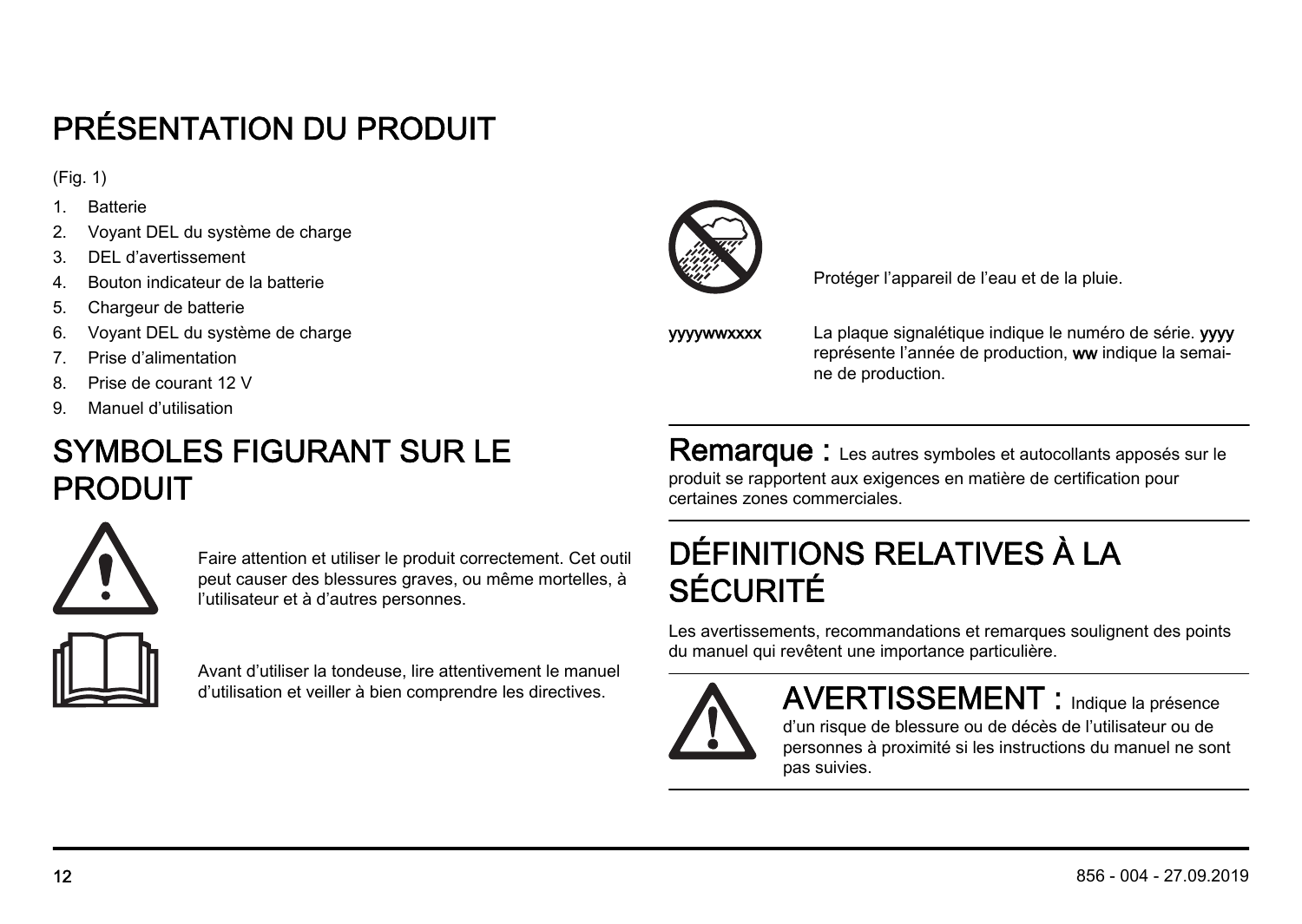MISE EN GARDE : Indique la présence d'un risque de dommages au produit, à d'autres appareils ou à la zone adjacente si les instructions du manuel ne sont pas suivies.

Remarque : Utilisé pour donner des renseignements plus détaillés qui sont nécessaires dans une situation donnée.

#### IMPORTANTES CONSIGNES DE SÉCURITÉ

AVERTISSEMENT : Lire toutes les instructions et consignes de sécurité. Le non-respect de ces instructions et consignes peut provoquer une électrocution, un incendie et des blessures graves.

Remarque : Conserver tous les avertissements et toutes les instructions.

- Utiliser uniquement les chargeurs QC80, QC80F ou QC250 pour charger les batteries d'origine Husqvarna. Les batteries sont cryptées au moyen d'un logiciel.
- Utiliser les batteries BLi10, BLi20, BLi30 qui sont rechargeables en tant que source d'alimentation pour les produits Husqvarna connexes seulement. Pour éviter les blessures, ne pas utiliser la batterie en tant que source d'alimentation pour d'autres appareils.
- Ne pas essayer de démonter ou de réparer la batterie. Toutes les réparations doivent être effectuées par un concessionnaire agréé uniquement.
- Maintenir la batterie à l'écart de la lumière du soleil, de la chaleur et des flammes nues. La batterie peut causer des brûlures et/ou des brûlures chimiques.
- Ne pas utiliser une batterie ou un chargeur de batterie défectueux ou endommagé.
- Ne pas provoquer de choc mécanique sur la batterie.
- Ne pas retirer la batterie de son emballage avant de l'utiliser.
- Ne pas laisser l'acide de batterie toucher votre peau. L'acide de batterie provoque des blessures cutanées, de la corrosion et de brûlures. Si l'acide de batterie entre en contact avec les yeux, ne pas les frotter. Rincer les yeux avec de l'eau pendant au moins 15 minutes. Si l'acide de batterie entre en contact avec la peau, la nettoyer avec une grande quantité d'eau et de savon. Consulter un médecin.
- Maintenir la batterie à l'écart des enfants.
- Conserver les batteries propres et sèches.
- Nettoyer toute saleté sur les bornes de la batterie avec un linge propre.
- Retirer la batterie du chargeur lorsqu'elle est complètement chargée.
- Retirer la batterie du produit lorsqu'il n'est pas utilisé et pendant le transport.
- Garder les piles dans le local de rangement, à l'écart des objets métalliques tels que les clous, les vis ou les bijoux.

# FONCTIONNEMENT

- Charger la batterie avant de l'utiliser pour la première fois. Toujours utiliser le chargeur de batterie Husqvarna QC80, QC80F ou QC250
- Utiliser la batterie seulement lorsque la température ambiante est comprise entre -10 °C (14 °F) et 40 °C (104 °F).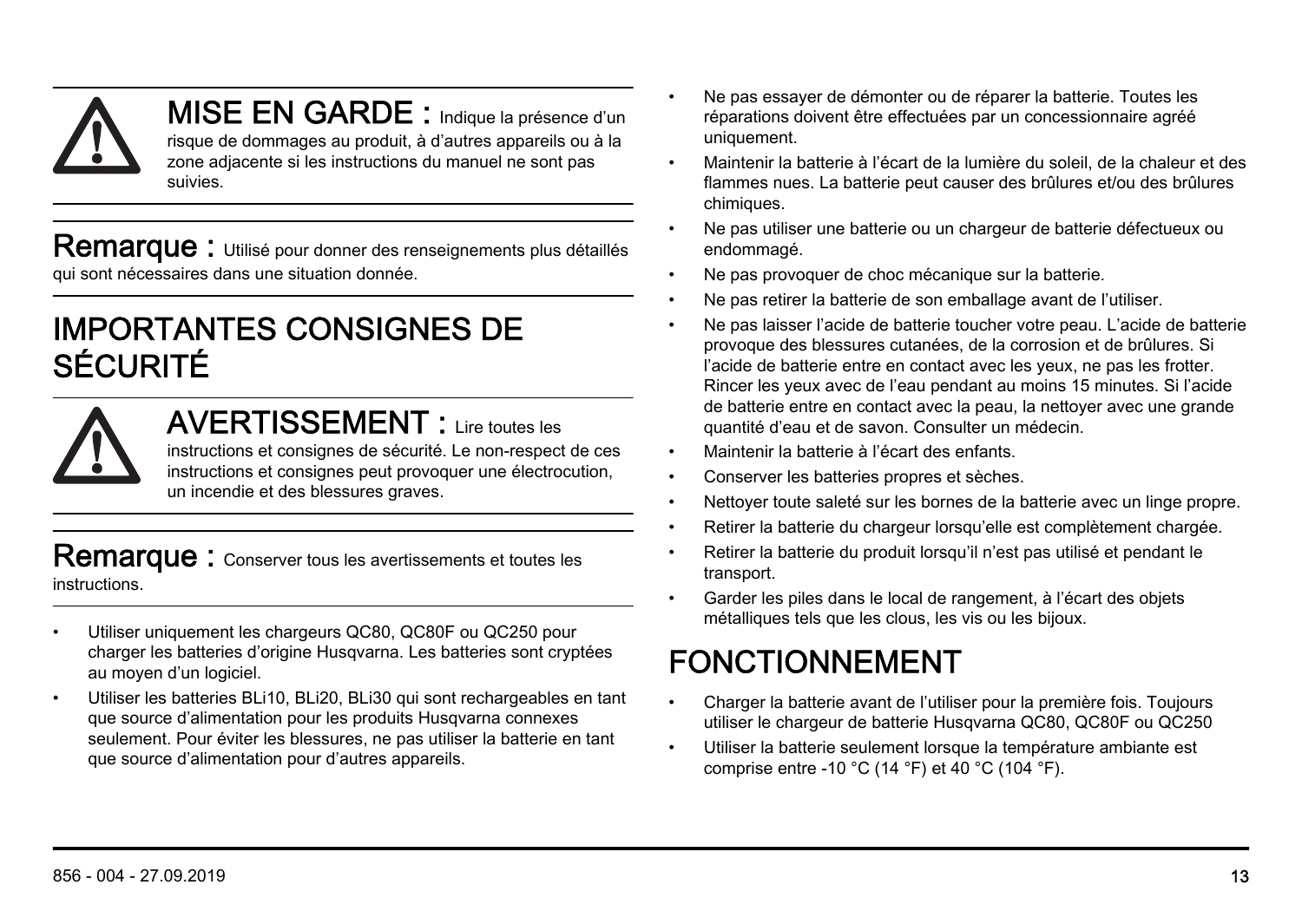- Utiliser le chargeur de batterie seulement lorsque la température ambiante est comprise entre 5 °C (41 °F) et 40 °C (104 °F).
- La batterie ne se charge pas si sa température est supérieure à 50 °C (122 °F).
- Appuyer sur le bouton indicateur de la batterie pour obtenir des informations sur l'état de charge de la batterie.

#### Pour charger la batterie



MISE EN GARDE : S'assurer que la batterie, le chargeur de batterie et les bornes de la batterie sont propres et secs. Ne pas mettre la batterie dans le chargeur de batterie si cette première est sale ou humide.

1. Brancher le chargeur de batterie sur une prise secteur. Le voyant DEL du système de charge clignote 1 fois.

à la tension et la fréquence indiquées sur la plaque signalétique.

- 2. Connecter la batterie au chargeur de batterie. La DEL verte s'allume.
- 3. Retirer la batterie du chargeur lorsqu'elle est complètement chargée. Appuyer sur le bouton indicateur de la batterie pour connaître l'état de la batterie. Lorsque toutes les DEL de la batterie s'allument, la batterie est complètement chargée.
- 4. Tirer la fiche d'alimentation pour débrancher le chargeur de batterie de la prise secteur. Ne pas tirer le cordon d'alimentation.

## Voyant DEL de la batterie

L'écran indique l'état de charge de la batterie et tout problème éventuel lié à son fonctionnement.



MISE EN GARDE : Brancher

uniquement le chargeur de batterie sur une prise secteur

| Tómoin à DEL          | État de la batterie (état de charge)              |                                                   |
|-----------------------|---------------------------------------------------|---------------------------------------------------|
|                       | <b>BLI10, BLI20</b>                               | BLI30                                             |
| 4 voyants DEL allumés | S.O.                                              | La charge de la batterie est entre 76 % et 100 %. |
| 3 voyants DEL allumés | La charge de la batterie est entre 76 % et 100 %. | La charge de la batterie est entre 51 % et 75 %.  |
| 2 voyants DEL allumés | La charge de la batterie est entre 51 % et 75 %.  | La charge de la batterie est entre 26 % et 50 %.  |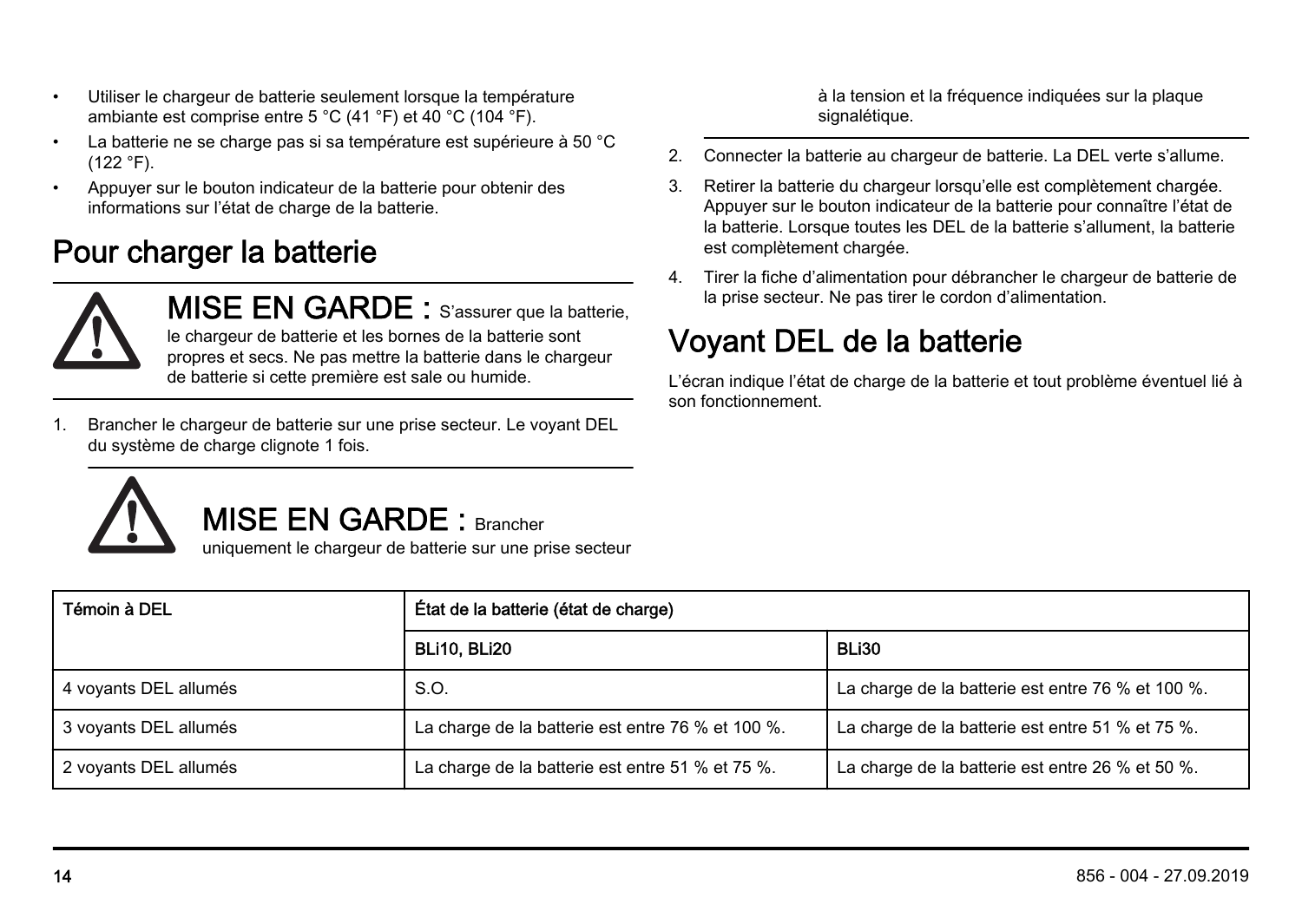| Témoin à DEL        | État de la batterie (état de charge)             |                                                 |
|---------------------|--------------------------------------------------|-------------------------------------------------|
|                     | BLI10. BLI20                                     | BLI30                                           |
| 1 voyant DEL allumé | La charge de la batterie est entre 26 % et 50 %. | La charge de la batterie est entre 6 % et 25 %. |
| 1 voyant clignote   | La charge de la batterie est entre 0 % et 25 %.  | La charge de la batterie est entre 0 % et 5 %.  |

# DÉPANNAGE

| État                                               | Anomalies potentielles                                                                       | Procédure possible                                                                                                                                                                                                                                                                                |
|----------------------------------------------------|----------------------------------------------------------------------------------------------|---------------------------------------------------------------------------------------------------------------------------------------------------------------------------------------------------------------------------------------------------------------------------------------------------|
| La DEL d'avertissement de la batterie<br>clignote. | Écart de température, la batterie est<br>trop froide ou trop chaude pour être uti-<br>lisée. | Laisser la batterie se refroidir ou la placer à l'intérieur afin de lui per-<br>mettre de se réchauffer. Lorsque la température de la batterie est adé-<br>quate, il sera possible de l'utiliser. Utiliser la batterie dans une tempéra-<br>ture comprise entre -10 °C (14 °F) et 40 °C (104 °F). |
|                                                    | La batterie est à plat.                                                                      | Charger la batterie.                                                                                                                                                                                                                                                                              |
| La DEL d'avertissement de la batterie<br>s'allume. | Erreur de batterie permanente.                                                               | Communiquer avec votre centre de services.                                                                                                                                                                                                                                                        |

#### TRANSPORT ET ENTREPOSAGE

- Les batteries au lithium-ion fournies respectent les exigences de la loi sur les produits dangereux.
- Respecter l'exigence spéciale relative à l'emballage et aux étiquettes pour les transports commerciaux, y compris par des tiers et des .<br>transitaires
- Communiquer avec une personne ayant une formation spéciale en matière de composés dangereux avant d'envoyer le produit. Respecter tous les règlements nationaux applicables.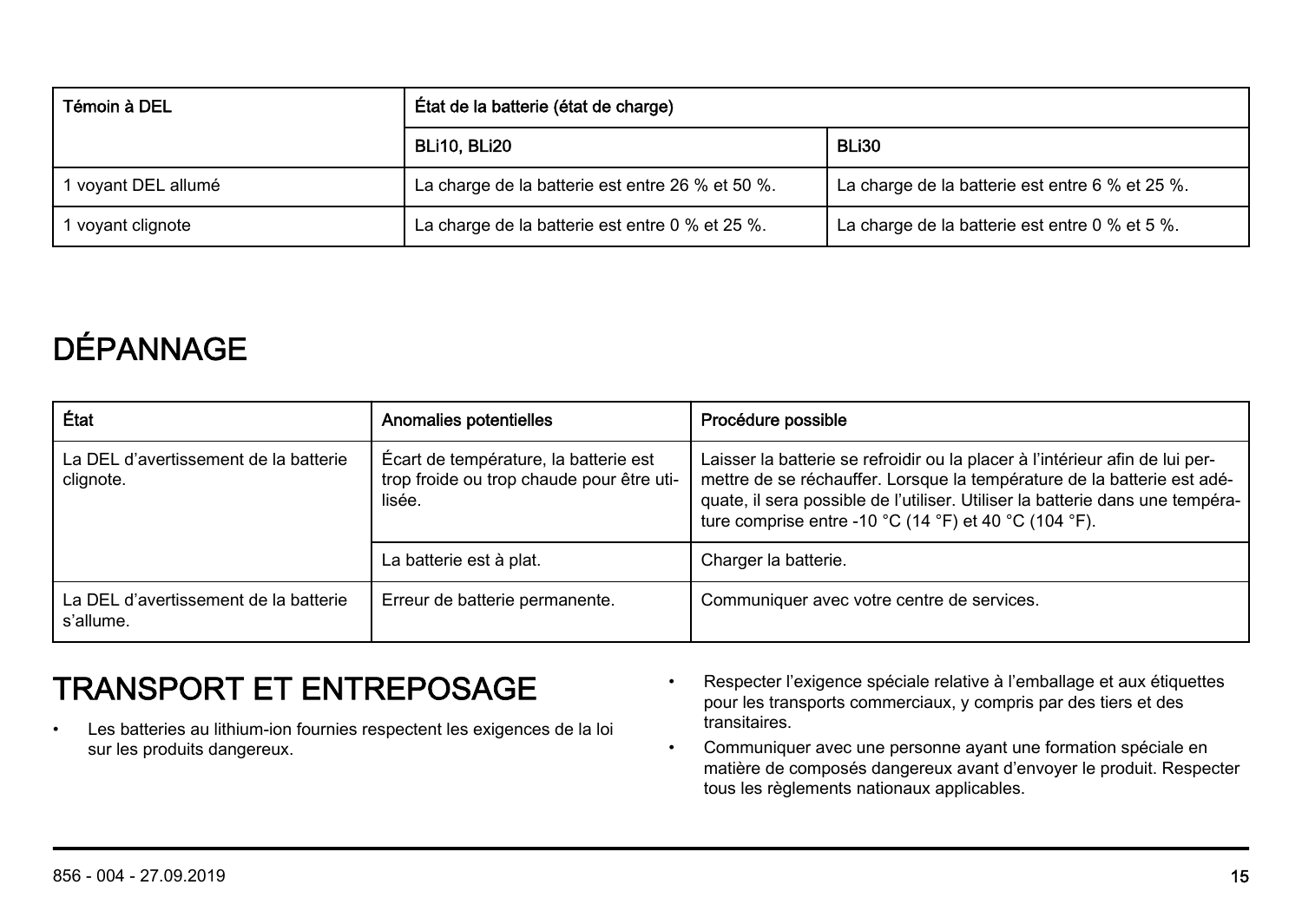- Utiliser du ruban adhésif sur des contacts ouverts avant d'emballer la batterie. Placer la batterie dans un emballage hermétique pour éviter tout dommage ou accident.
- Ne pas maintenir la batterie dans une zone où l'électricité statique peut se développer. Ne pas entreposer la batterie dans une boîte métallique.
- Placer la batterie dans un endroit sec et propre à la température adéquate.
- Stocker la batterie dans les zones où la température ambiante est comprise entre 5 °C (41 °F) et 25 °C (77 °F). Maintenir la batterie à l'abri de la lumière du soleil.
- Charger la batterie entre 30 % et 50 % avant de la remiser pour une longue période.
- Nettoyer la batterie avant de la ranger.

## MISE AU REBUT

Les produits Husqvarna ne sont pas des déchets ménagers et ne doivent être mis au rebut que de la façon indiquée dans le présent manuel.

- Respecter les exigences locales en matière de mise au rebut et la réglementation en vigueur.
- Recycler le produit et l'emballage dans un emplacement approprié pour ce faire.
- Communiquer avec votre distributeur Husqvarna local pour plus d'informations sur le recyclage et la mise au rebut du produit.

# DONNÉES TECHNIQUES

Pour les caractéristiques techniques, se reporter à la plaque signalétique de la batterie.